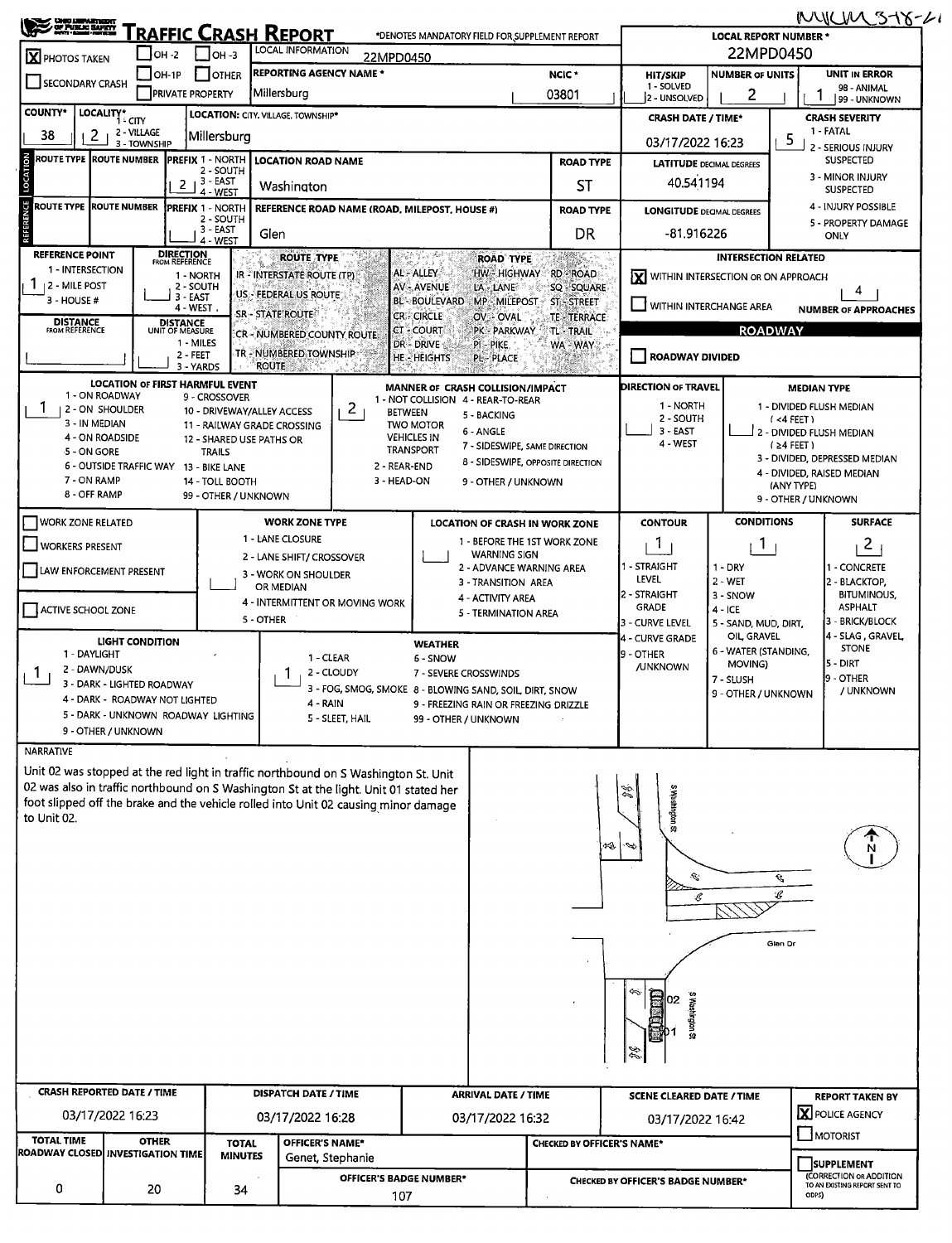|                                   | <b>CHO DEMARTADAY</b><br>OF PUBLIC BARRY                                       |                                                           | <b>LOCAL REPORT NUMBER</b>                                             |                                            |                                                         |                                                           |                                            |                                                          |  |  |  |  |
|-----------------------------------|--------------------------------------------------------------------------------|-----------------------------------------------------------|------------------------------------------------------------------------|--------------------------------------------|---------------------------------------------------------|-----------------------------------------------------------|--------------------------------------------|----------------------------------------------------------|--|--|--|--|
|                                   |                                                                                |                                                           |                                                                        |                                            |                                                         |                                                           |                                            | 22MPD0450                                                |  |  |  |  |
| UNIT#                             | OWNER NAME: LAST, FIRST, MIDDLE ( C SAME AS DRIVER)                            |                                                           |                                                                        |                                            |                                                         | OWNER PHONE:INCLUDE AREA CODE ( $\square$ SAME AS DRIVER) |                                            | DAMAGE                                                   |  |  |  |  |
| -1                                | SURBER, MARY, E<br>OWNER ADDRESS: STREET, CITY, STATE, ZIP ( C SAME AS DRIVER) |                                                           |                                                                        |                                            | 330-275-2864                                            |                                                           |                                            | <b>DAMAGE SCALE</b>                                      |  |  |  |  |
|                                   | 302 JEFFERSON ST, HOLMESVILLE, OH, 44633                                       |                                                           |                                                                        |                                            |                                                         |                                                           | 1 - NONE<br>2<br>2 - MINOR DAMAGE          | 3 - FUNCTIONAL DAMAGE<br>4 - DISABLING DAMAGE            |  |  |  |  |
|                                   | <b>COMMERCIAL CARRIER: NAME, ADDRESS, CITY, STATE, ZIP</b>                     |                                                           |                                                                        |                                            |                                                         | COMMERCIAL CARRIER PHONE: INCLUDE AREA CODE               | 9 - UNKNOWN                                |                                                          |  |  |  |  |
|                                   |                                                                                |                                                           |                                                                        |                                            |                                                         |                                                           |                                            | <b>DAMAGED AREA(S)</b>                                   |  |  |  |  |
|                                   | LP STATE   LICENSE PLATE #                                                     |                                                           | <b>VEHICLE IDENTIFICATION #</b>                                        | <b>VEHICLE YEAR</b><br><b>VEHICLE MAKE</b> |                                                         |                                                           |                                            | INDICATE ALL THAT APPLY                                  |  |  |  |  |
| ΟH                                | <b>JFH4217</b>                                                                 |                                                           | 1GNKVJKDXFJ344574                                                      |                                            | 2015                                                    | <b>CHEVROLET</b>                                          |                                            |                                                          |  |  |  |  |
| <b>INSURANCE</b><br>XVERIFIED     | <b>INSURANCE COMPANY</b><br><b>PROGRESSIVE</b>                                 |                                                           | <b>INSURANCE POLICY #</b><br>941708648                                 |                                            | <b>COLOR</b><br>SIL                                     | <b>VEHICLE MODEL</b><br><b>EQUINOX</b>                    |                                            |                                                          |  |  |  |  |
|                                   | <b>TYPE OF USE</b>                                                             |                                                           | US DOT#                                                                |                                            | TOWED BY: COMPANY NAME                                  |                                                           |                                            |                                                          |  |  |  |  |
| COMMERCIAL                        | <b>GOVERNMENT</b>                                                              | IN EMERGENCY<br>RESPONSE                                  |                                                                        |                                            |                                                         |                                                           |                                            |                                                          |  |  |  |  |
| <b>INTERLOCK</b><br><b>DEVICE</b> | <b>HIT/SKIP UNIT</b>                                                           | # OCCUPANTS                                               | VEHICLE WEIGHT GVWR/GCWR<br>$1 - 510K$ LBS.                            |                                            | <b>HAZARDOUS MATERIAL</b><br><b>TMATERIAL</b><br>CLASS# | <b>PLACARD ID#</b>                                        |                                            |                                                          |  |  |  |  |
| <b>EQUIPPED</b>                   |                                                                                | 3                                                         | 2 - 10.001 - 26K LBS.<br>3 - > 26K LBS.                                |                                            | RELEASED<br>PLACARD                                     |                                                           |                                            |                                                          |  |  |  |  |
|                                   | 1 - PASSENGER CAR                                                              | 6 - VAN (9-15 SEATS)                                      | 12 - GOLF CART                                                         |                                            | 18 - LIMO (LIVERY VEHICLE)                              | 23 - PEDESTRIAN/SKATER                                    |                                            |                                                          |  |  |  |  |
| з                                 | 2 - PASSENGER VAN<br>(MINIVAN)                                                 | 7 - MOTORCYCLE 2-WHEELED<br>8 - MOTORCYCLE 3-WHEELED      | 13 - SNOWMOBILE<br>14 - SINGLE UNIT                                    |                                            | 19 - BUS (16+ PASSENGERS)                               | 24 - WHEELCHAIR (ANY TYPE)                                |                                            |                                                          |  |  |  |  |
|                                   | <b>UNIT TYPE 3 - SPORT UTILITY</b><br><b>VEHICLE</b>                           | 9 - AUTOCYCLE                                             | <b>TRUCK</b><br>15 - SEMI-TRACTOR                                      | 20 - OTHER VEHICLE<br>21 - HEAVY EQUIPMENT |                                                         | 25 - OTHER NON-MOTORIST<br>26 - BICYCLE                   |                                            | 10                                                       |  |  |  |  |
|                                   | 4 - PICK UP                                                                    | 10 - MOPED OR MOTORIZED<br><b>BICYCLE</b>                 | 16 - FARM EQUIPMENT                                                    |                                            | 22 - ANIMAL WITH RIDER OR<br>ANIMAL-DRAWN VEHICLE       | 27 - TRAIN                                                |                                            |                                                          |  |  |  |  |
|                                   | 5 - CARGO VAN<br>(ATV/UTV)                                                     | 11 - ALL TERRAIN VEHICLE                                  | 17 - MOTORHOME                                                         |                                            |                                                         | 99 - UNKNOWN OR HIT/SKIP                                  |                                            |                                                          |  |  |  |  |
|                                   | # OF TRAILING UNITS                                                            |                                                           |                                                                        |                                            |                                                         |                                                           | 12                                         |                                                          |  |  |  |  |
|                                   | WAS VEHICLE OPERATING IN AUTONOMOUS<br>MODE WHEN CRASH OCCURRED?               |                                                           | 0 - NO AUTOMATION                                                      |                                            | 3 - CONDITIONAL AUTOMATION 9 - UNKNOWN                  |                                                           |                                            |                                                          |  |  |  |  |
| 2                                 |                                                                                |                                                           | 0<br>1 - DRIVER ASSISTANCÉ                                             |                                            | 4 - HIGH AUTOMATION                                     |                                                           |                                            | 10 <sup>1</sup>                                          |  |  |  |  |
|                                   | 1 - YES 2 - NO 9 - OTHER / UNKNOWN                                             | <b>MODE LEVEL</b>                                         | AUTONOMOUS 2 - PARTIAL AUTOMATION 5 - FULL AUTOMATION                  |                                            |                                                         |                                                           |                                            | 9                                                        |  |  |  |  |
|                                   | 1 - NONE                                                                       | 6 - BUS - CHARTER/TOUR                                    | 11 - FIRE                                                              | <b>16 - FARM</b>                           |                                                         | 21 - MAIL CARRIER                                         |                                            |                                                          |  |  |  |  |
| 1                                 | 2 - TAXI<br>3 - ELECTRONIC RIDE                                                | 7 - BUS - INTERCITY<br>8 - BUS - SHUTTLE                  | 12 - MILITARY<br>13 - POLICE                                           |                                            | 17 - MOWING<br>18 - SNOW REMOVAL                        | 99 - OTHER / UNKNOWN                                      |                                            |                                                          |  |  |  |  |
| <b>SPECIAL</b><br><b>FUNCTION</b> | <b>SHARING</b><br>4 - SCHOOL TRANSPORT                                         | 9 - BUS - OTHER                                           | <b>14 - PUBLIC UTILITY</b>                                             | 19 - TOWING                                |                                                         |                                                           |                                            |                                                          |  |  |  |  |
|                                   | 5 - BUS - TRANSIT/COMMUTER                                                     | 10 - AMBULANCE                                            | 15 - CONSTRUCTION EQUIP.                                               |                                            | 20 - SAFETY SERVICE<br><b>PATROL</b>                    |                                                           |                                            | 12<br>12<br>12                                           |  |  |  |  |
| 1                                 | 1 - NO CARGO BODY TYPE                                                         | 4 - LOGGING                                               | 7 - GRAIN/CHIPS/GRAVEL                                                 | 11 - DUMP                                  |                                                         | 99 - OTHER / UNKNOWN                                      |                                            |                                                          |  |  |  |  |
| <b>CARGO</b>                      | / NOT APPLICABLE<br>2 - BUS                                                    | 5 - INTERMODAL<br><b>CONTAINER CHASSIS</b>                | 8 - POLE<br>9 - CARGO TANK                                             |                                            | <b>12 - CONCRETE MIXER</b><br>13 - AUTO TRANSPORTER     |                                                           |                                            |                                                          |  |  |  |  |
| <b>BODY</b><br><b>TYPE</b>        | 3 - VEHICLE TOWING<br>ANOTHER MOTOR VEHICLE                                    | 6 - CARGOVAN<br>/ENCLOSED BOX                             | 10 - FLAT BED                                                          |                                            | 14 - GARBAGE/REFUSE                                     |                                                           |                                            | ₩<br>т<br>в<br>9<br>3<br>9<br>3                          |  |  |  |  |
|                                   | 1 - TURN SIGNALS                                                               | 4 - BRAKES                                                | 7 - WORN OR SLICK TIRES                                                |                                            | 9 - MOTOR TROUBLE                                       | 99 - OTHER / UNKNOWN                                      |                                            |                                                          |  |  |  |  |
| <b>VEHICLE</b>                    | 2 - HEAD LAMPS                                                                 | 5 - STEERING                                              | 8 - TRAILER EQUIPMENT                                                  |                                            | 10 - DISABLED FROM PRIOR                                |                                                           |                                            |                                                          |  |  |  |  |
| <b>DEFECTS</b>                    | 3 - TAIL LAMPS                                                                 | <b>6 - TIRE BLOWOUT</b>                                   | DEFECTIVE                                                              |                                            | <b>ACCIDENT</b>                                         |                                                           | $\Box$ - NO DAMAGE [0]                     |                                                          |  |  |  |  |
|                                   | 1 - INTERSECTION -                                                             | 4 - MIDBLOCK -                                            | 7 - SHOULDER/ROADSIDE                                                  |                                            | 10 - DRIVEWAY ACCESS                                    | 99 - OTHER / UNKNOWN                                      |                                            | <b>UNDERCARRIAGE [ 14 ]</b>                              |  |  |  |  |
|                                   | <b>MARKED CROSSWALK</b><br>NON-MOTORIST 2 - INTERSECTION -                     | MARKED CROSSWALK<br>5 - TRAVEL LANE -                     | 8 - SIDEWALK                                                           |                                            | 11 - SHARED USE PATHS<br><b>OR TRAILS</b>               |                                                           | $\Box$ . TOP [ 13 ]                        | $\Box$ - ALL AREAS [ 15 ]                                |  |  |  |  |
| <b>LOCATION</b>                   | UNMARKED CROSSWALK<br>AT IMPACT 3 - INTERSECTION - OTHER                       | OTHER LOCATION<br><b>6 - BICYCLE LANE</b>                 | 9 - MEDIAN/CROSSING<br><b>ISLAND</b>                                   |                                            | 12 - FIRST RESPONDER<br>AT INCIDENT SCENE               |                                                           |                                            | $\Box$ - UNIT NOT AT SCENE [16]                          |  |  |  |  |
|                                   | 1 - NON-CONTACT                                                                | 1 - STRAIGHT AHEAD                                        | 9 - LEAVING TRAFFIC                                                    |                                            | 15 - WALKING, RUNNING,                                  | 21 - STANDING OUTSIDE                                     |                                            | <b>INITIAL POINT OF CONTACT</b>                          |  |  |  |  |
| 3                                 | 2 - NON-COLLISION                                                              | 2 - BACKING<br>3 - CHANGING LANES                         | LANE<br>10 - PARKED                                                    |                                            | JOGGING, PLAYING<br>16 - WORKING                        | DISABLED VEHICLE<br>99 - OTHER / UNKNOWN                  | 0 - NO DAMAGE                              | 14 - UNDERCARRIAGE                                       |  |  |  |  |
|                                   | 3 - STRIKING                                                                   | 4 - OVERTAKING/PASSING<br>PRE-CRASH 5 - MAKING RIGHT TURN | 11 - SLOWING OR STOPPED<br>IN TRAFFIC                                  |                                            | 17 - PUSHING VEHICLE<br>18 - APPROACHING OR             |                                                           | 12                                         | 1-12 - REFER TO UNIT 15 - VEHICLE NOT AT SCENE           |  |  |  |  |
| <b>ACTION</b>                     | 4 - STRUCK<br>5 - BOTH STRIKING                                                | <b>ACTIONS 6 - MAKING LEFT TURN</b><br>7 - MAKING U-TURN  | 12 - DRIVERLESS                                                        |                                            | LEAVING VEHICLE                                         |                                                           | <b>DIAGRAM</b><br>99 - UNKNOWN<br>13 - TOP |                                                          |  |  |  |  |
|                                   | & STRUCK                                                                       | 8 - ENTERING TRAFFIC                                      | 13 - NEGOTIATING A CURVE<br>14 - ENTERING OR CROSSING                  |                                            | 19 - STANDING<br>20 - OTHER NON-MOTORIST                |                                                           |                                            |                                                          |  |  |  |  |
|                                   | 9 - OTHER / UNKNOWN<br>1 NONE                                                  | LANE                                                      | SPECIFIED LOCATION<br>8 - FOLLOWING TOO CLOSE 13 - IMPROPER START FROM |                                            | 18 - OPERATING DEFECTIVE                                | 23 - OPENING DOOR INTO                                    |                                            | <b>TRAFFIC</b>                                           |  |  |  |  |
|                                   | 2 - FAILURE TO YIELD<br>3 - RAN RED LIGHT                                      | /ACDA<br>9 - IMPROPER LANE                                | A PARKED POSITION                                                      |                                            | EQUIPMENT                                               | ROADWAY                                                   | <b>TRAFFICWAY FLOW</b><br>1 - ONE-WAY      | <b>TRAFFIC CONTROL</b><br>1 - ROUNDABOUT 4 - STOP SIGN   |  |  |  |  |
| 8                                 | 4 - RAN STOP SIGN                                                              | <b>CHANGE</b>                                             | 14 - STOPPED OR PARKED<br>ILLEGALLY                                    |                                            | 19 - LOAD SHIFTING<br>/FALLING/SPILLING                 | 99 - OTHER IMPROPER<br>ACTION                             | 2 - TWO-WAY<br>2                           | 2 - SIGNAL<br>5 - YIELD SIGN<br>2                        |  |  |  |  |
|                                   | 5 - UNSAFE SPEED<br><b>CONTRIBUTING 6 - IMPROPER TURN</b>                      | 10 - IMPROPER PASSING<br>11 - DROVE OFF ROAD              | 15 - SWERVING TO AVOID<br>16 - WRONG WAY                               |                                            | 20 - IMPROPER CROSSING<br>21 - LYING IN ROADWAY         |                                                           |                                            | 3 - FLASHER<br>6 - NO CONTROL                            |  |  |  |  |
|                                   | CIRCUMSTANCES <sub>7</sub> - LEFT OF CENTER                                    | 12 - IMPROPER BACKING                                     | 17 - VISION OBSTRUCTION                                                |                                            | 22 - NOT DISCERNIBLE                                    |                                                           | # OF THROUGH LANES                         | <b>RAIL GRADE CROSSING</b>                               |  |  |  |  |
| <b>SEQUENCE OF EVENTS</b>         |                                                                                |                                                           |                                                                        |                                            |                                                         |                                                           | <b>ON ROAD</b>                             | 1 - NOT INVLOVED<br>2 - INVOLVED-ACTIVE CROSSING         |  |  |  |  |
| 20                                | 1 - OVERTURN/ROLLOVER                                                          | an Laurence Leonardic III<br>7 - SEPARATION OF UNITS      | EVENTS <b>And Service</b><br>$3^{9}$<br>12 - DOWNHILL RUNAWAY          |                                            | 19 - ANIMAL -OTHER                                      | 23 - STRUCK BY FALLING,                                   | $\mathbf{2}$                               | 3 - INVOLVED-PASSIVE CROSSING                            |  |  |  |  |
|                                   | 2 - FIRE/EXPLOSION<br>3 - IMMERSION                                            | 8 - RAN OFF ROAD RIGHT<br>9 - RAN OFF ROAD LEFT           | 13 - OTHER NON-COLLISION<br>14 - PEDESTRIAN                            |                                            | 20 - MOTOR VEHICLE IN<br>TRANSPORT                      | SHIFTING CARGO OR<br>ANYTHING SET IN                      |                                            | UNIT / NON-MOTORIST DIRECTION                            |  |  |  |  |
|                                   | 4 - JACKKNIFE                                                                  | 10 - CROSS MEDIAN                                         | 15 - PEDALCYCLE                                                        |                                            | 21 - PARKED MOTOR                                       | MOTION BY A MOTOR<br><b>VEHICLE</b>                       |                                            | 1 - NORTH<br>5 - NORTHEAST                               |  |  |  |  |
|                                   | 5 - CARGO / EQUIPMENT<br>LOSS OR SHIFT                                         | 11 - CROSS CENTERLINE -<br><b>OPPOSITE DIRECTION</b>      | 16 - RAILWAY VEHICLE<br>17 - ANIMAL - FARM                             |                                            | <b>VEHICLE</b><br>22 - WORK ZONE                        | 24 - OTHER MOVABLE<br>OBJECT                              |                                            | 2 - SOUTH<br>6 - NORTHWEST                               |  |  |  |  |
|                                   | 6 - EQUIPMENT FAILURE                                                          | OF TRAVEL                                                 | 18 - ANIMAL - DEER                                                     |                                            | MAINTENANCE<br>EQUIPMENT                                |                                                           | $F_{ROM}$   $2$  <br>$\mathsf{I}^{-1}$     | $3 - EAST$<br>7 - SOUTHEAST<br>4 - WEST<br>8 - SOUTHWEST |  |  |  |  |
|                                   | 25 - IMPACT ATTENUATOR                                                         | 31 - GUARDRAIL END                                        | <b>COLLISION WITH FIXED OBJECT - STRUCK</b><br>38 - OVERHEAD SIGN POST |                                            | 45 - EMBANKMENT                                         | مت عائشہ                                                  |                                            | 9 - OTHER / UNKNOWN                                      |  |  |  |  |
|                                   | / CRASH CUSHION<br>26 - BRIDGE OVERHEAD                                        | 32 - PORTABLE BARRIER<br>33 - MEDIAN CABLE BARRIER        | 39 - LIGHT / LUMINARIES<br><b>SUPPORT</b>                              | <b>46 - FENCE</b>                          |                                                         | 52 - BUILDING<br>53 - TUNNEL                              | <b>UNIT SPEED</b>                          | DETECTED SPEED                                           |  |  |  |  |
|                                   | <b>STRUCTURE</b>                                                               | 34 - MEDIAN GUARDRAIL                                     | 40 - UTILITY POLE                                                      | 47 - MAILBOX<br>48 - TREE                  |                                                         | 54 - OTHER FIXED<br>OBJECT                                |                                            |                                                          |  |  |  |  |
|                                   | 27 - BRIDGE PIER OR<br><b>ABUTMENT</b>                                         | <b>BARRIER</b><br>35 - MEDIAN CONCRETE                    | 41 - OTHER POST, POLE<br>OR SUPPORT                                    |                                            | 49 - FIRE HYDRANT<br>50 - WORK ZONE                     | 99 - OTHER / UNKNOWN                                      | 5                                          | 1 - STATED / ESTIMATED SPEED                             |  |  |  |  |
|                                   | 28 - BRIDGE PARAPET<br>29 - BRIDGE RAIL                                        | <b>BARRIER</b><br>36 - MEDIAN OTHER BARRIER               | 42 - CULVERT<br>43 - CURB                                              |                                            | <b>MAINTENANCE</b><br><b>EQUIPMENT</b>                  |                                                           | <b>POSTED SPEED</b>                        | 2 - CALCULATED / EDR                                     |  |  |  |  |
|                                   | 30 - GUARDRAIL FACE                                                            | 37 - TRAFFIC SIGN POST                                    | 44 - DITCH                                                             | 51 - WALL                                  |                                                         |                                                           |                                            | 3 - UNDETERMINED                                         |  |  |  |  |
|                                   | FIRST HARMFUL EVENT                                                            |                                                           | <b>MOST HARMFUL EVENT</b>                                              |                                            |                                                         |                                                           | 35                                         |                                                          |  |  |  |  |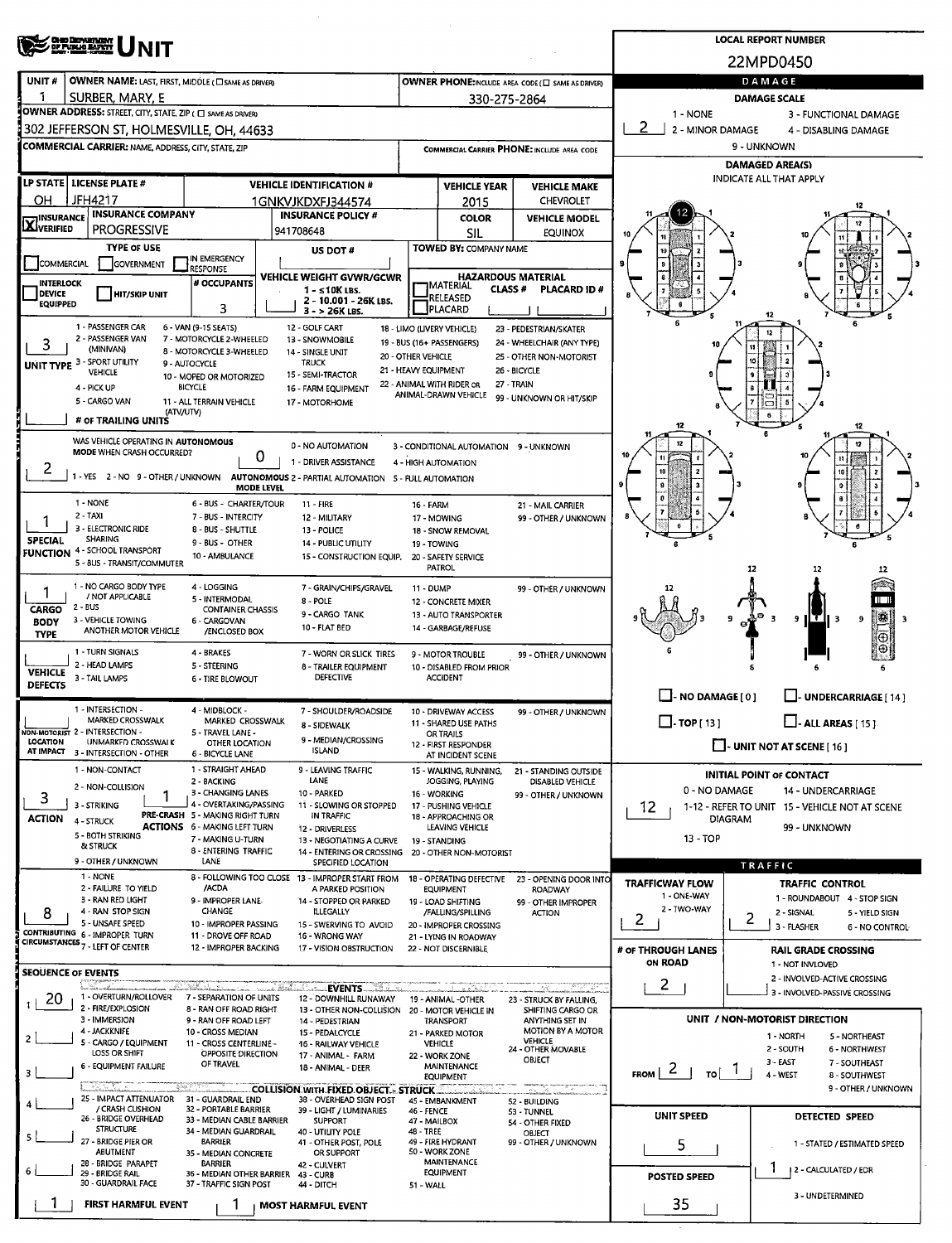|                                    | <b>CHIO DEPARTMENT</b><br>OF PUBLIC BANKET<br><b>NIT</b>                                     |                                                           | <b>LOCAL REPORT NUMBER</b>                                                                                  |                                             |                                                            |                                                   |                                                          |                                                              |  |  |  |  |
|------------------------------------|----------------------------------------------------------------------------------------------|-----------------------------------------------------------|-------------------------------------------------------------------------------------------------------------|---------------------------------------------|------------------------------------------------------------|---------------------------------------------------|----------------------------------------------------------|--------------------------------------------------------------|--|--|--|--|
|                                    |                                                                                              |                                                           |                                                                                                             |                                             | 22MPD0450                                                  |                                                   |                                                          |                                                              |  |  |  |  |
| UNIT#<br>2                         | <b>OWNER NAME: LAST, FIRST, MIDDLE ( CISAME AS DRIVER)</b>                                   |                                                           |                                                                                                             |                                             |                                                            | OWNER PHONE:INCLUDE AREA CODE (E) SAME AS DRIVERY |                                                          | DAMAGE                                                       |  |  |  |  |
|                                    | ROWLAND, JEREMY, RYAN<br><b>OWNER ADDRESS:</b> STREET, CITY, STATE, ZIP (II) SAME AS DRIVERY |                                                           |                                                                                                             |                                             | 419-496-6648                                               |                                                   | <b>DAMAGE SCALE</b><br>1 - NONE<br>3 - FUNCTIONAL DAMAGE |                                                              |  |  |  |  |
|                                    | 324 N WASHINGTON ST APT A, MILLERSBURG, OH, 44654                                            |                                                           |                                                                                                             |                                             |                                                            |                                                   | $\overline{2}$<br>2 - MINOR DAMAGE                       | 4 - DISABLING DAMAGE                                         |  |  |  |  |
|                                    | <b>COMMERCIAL CARRIER: NAME, ADDRESS, CITY, STATE, ZIP</b>                                   |                                                           |                                                                                                             | COMMERCIAL CARRIER PHONE: INCLUDE AREA CODE |                                                            |                                                   | 9 - UNKNOWN<br><b>DAMAGED AREA(S)</b>                    |                                                              |  |  |  |  |
|                                    | LP STATE   LICENSE PLATE #                                                                   |                                                           | <b>VEHICLE IDENTIFICATION #</b>                                                                             |                                             |                                                            |                                                   |                                                          | <b>INDICATE ALL THAT APPLY</b>                               |  |  |  |  |
| ОН                                 | <b>HNQ7822</b>                                                                               |                                                           | 1FTEW1EP0FFB09032                                                                                           |                                             | <b>VEHICLE YEAR</b><br>2015                                | <b>VEHICLE MAKE</b><br><b>FORD</b>                |                                                          |                                                              |  |  |  |  |
| <b>HINSURANCE</b>                  | <b>INSURANCE COMPANY</b>                                                                     |                                                           | <b>INSURANCE POLICY #</b>                                                                                   |                                             | <b>COLOR</b>                                               | <b>VEHICLE MODEL</b>                              |                                                          |                                                              |  |  |  |  |
| <b>LX</b> JVERIFIED                | <b>PROGRESSIVE</b>                                                                           |                                                           | 947249957                                                                                                   |                                             | <b>SIL</b>                                                 | F-150                                             |                                                          |                                                              |  |  |  |  |
| <b>COMMERCIAL</b>                  | <b>TYPE OF USE</b><br>GOVERNMENT                                                             | IN EMERGENCY                                              | US DOT#                                                                                                     |                                             | <b>TOWED BY: COMPANY NAME</b>                              |                                                   |                                                          |                                                              |  |  |  |  |
| <b>INTERLOCK</b>                   |                                                                                              | <b>RESPONSE</b><br># OCCUPANTS                            | VEHICLE WEIGHT GVWR/GCWR                                                                                    |                                             | <b>HAZARDOUS MATERIAL</b>                                  |                                                   |                                                          |                                                              |  |  |  |  |
| <b>DEVICE</b><br><b>EQUIPPED</b>   | <b>HIT/SKIP UNIT</b>                                                                         |                                                           | $1 - \leq 10K$ LBS.<br>2 - 10.001 - 26K LBS.<br>$3 > 26K$ LBS.                                              |                                             | <b>J</b> MATERIAL<br><b>CLASS #</b><br>RELEASED<br>PLACARD | <b>PLACARD ID#</b>                                |                                                          |                                                              |  |  |  |  |
|                                    | 1 - PASSENGER CAR                                                                            | 6 - VAN (9-15 SEATS)                                      | 12 - GOLF CART                                                                                              |                                             | 18 - LIMO (LIVERY VEHICLE)                                 | 23 - PEDESTRIAN/SKATER                            |                                                          |                                                              |  |  |  |  |
|                                    | 2 - PASSENGER VAN<br>(MINIVAN)                                                               | 7 - MOTORCYCLE 2-WHEELED<br>8 - MOTORCYCLE 3-WHEELED      | 13 - SNOWMOBILE<br>14 - SINGLE UNIT                                                                         |                                             | 19 - BUS (16+ PASSENGERS)                                  | 24 - WHEELCHAIR (ANY TYPE)                        |                                                          | n                                                            |  |  |  |  |
|                                    | UNIT TYPE 3 - SPORT UTILITY<br><b>VEHICLE</b>                                                | 9 - AUTOCYCLE                                             | <b>TRUCK</b>                                                                                                | 20 - OTHER VEHICLE<br>21 - HEAVY EQUIPMENT  |                                                            | 25 - OTHER NON-MOTORIST<br>26 - BICYCLE           |                                                          |                                                              |  |  |  |  |
|                                    | 4 - PICK UP                                                                                  | 10 - MOPED OR MOTORIZED<br><b>BICYCLE</b>                 | 15 - SEMI-TRACTOR<br>16 - FARM EQUIPMENT                                                                    |                                             | 22 - ANIMAL WITH RIDER OR                                  | 27 - TRAIN                                        |                                                          |                                                              |  |  |  |  |
|                                    | 5 - CARGO VAN<br>(ATV/UTV)                                                                   | 11 - ALL TERRAIN VEHICLE                                  | 17 - MOTORHOME                                                                                              |                                             | ANIMAL-DRAWN VEHICLE                                       | 99 - UNKNOWN OR HIT/SKIP                          |                                                          |                                                              |  |  |  |  |
|                                    | # OF TRAILING UNITS                                                                          |                                                           |                                                                                                             |                                             |                                                            |                                                   | 12                                                       | 12                                                           |  |  |  |  |
|                                    | WAS VEHICLE OPERATING IN AUTONOMOUS                                                          |                                                           | 0 - NO AUTOMATION                                                                                           |                                             | 3 - CONDITIONAL AUTOMATION 9 - UNKNOWN                     |                                                   |                                                          |                                                              |  |  |  |  |
| 2                                  | MODE WHEN CRASH OCCURRED?                                                                    |                                                           | 0<br>1 - DRIVER ASSISTANCE                                                                                  |                                             | 4 - HIGH AUTOMATION                                        |                                                   |                                                          |                                                              |  |  |  |  |
|                                    |                                                                                              |                                                           | - YES 2 - NO 9 - OTHER / UNKNOWN AUTONOMOUS 2 - PARTIAL AUTOMATION 5 - FULL AUTOMATION<br><b>MODE LEVEL</b> |                                             |                                                            |                                                   |                                                          | 10                                                           |  |  |  |  |
|                                    | 1 - NONE                                                                                     | 6 - BUS - CHARTER/TOUR                                    | 11 - FIRE                                                                                                   | 16 - FARM                                   |                                                            | 21 - MAIL CARRIER                                 |                                                          |                                                              |  |  |  |  |
|                                    | 2 - TAXI<br>3 - ELECTRONIC RIDE                                                              | 7 - BUS - INTERCITY<br>8 - BUS - SHUTTLE                  | 12 - MILITARY                                                                                               |                                             | 17 - MOWING                                                | 99 - OTHER / UNKNOWN                              |                                                          |                                                              |  |  |  |  |
| <b>SPECIAL</b>                     | <b>SHARING</b>                                                                               | 13 - POLICE<br>14 - PUBLIC UTILITY                        |                                                                                                             | 18 - SNOW REMOVAL<br>19 - TOWING            |                                                            |                                                   |                                                          |                                                              |  |  |  |  |
|                                    | <b>FUNCTION 4 - SCHOOL TRANSPORT</b><br>5 - BUS - TRANSIT/COMMUTER                           | 10 - AMBULANCE                                            | 15 - CONSTRUCTION EQUIP.                                                                                    |                                             | 20 - SAFETY SERVICE<br><b>PATROL</b>                       |                                                   |                                                          | 12<br>12                                                     |  |  |  |  |
| 1                                  | 1 - NO CARGO BODY TYPE                                                                       | 4 - LOGGING                                               | 7 - GRAIN/CHIPS/GRAVEL                                                                                      | 11 - DUMP                                   |                                                            | 99 - OTHER / UNKNOWN                              |                                                          |                                                              |  |  |  |  |
| CARGO                              | / NOT APPLICABLE<br>$2 - BJS$                                                                | 5 - INTERMODAL<br><b>CONTAINER CHASSIS</b>                | 8 - POLE<br>9 - CARGO TANK                                                                                  |                                             | 12 - CONCRETE MIXER<br>13 - AUTO TRANSPORTER               |                                                   |                                                          |                                                              |  |  |  |  |
| <b>BODY</b><br><b>TYPE</b>         | 3 - VEHICLE TOWING<br>ANOTHER MOTOR VEHICLE                                                  | 6 - CARGOVAN<br>/ENCLOSED BOX                             | 10 - FLAT BED                                                                                               |                                             | 14 - GARBAGE/REFUSE                                        |                                                   |                                                          | 38<br>9 ILT<br>9<br>  3                                      |  |  |  |  |
|                                    | 1 - TURN SIGNALS                                                                             | 4 - BRAKES                                                | 7 - WORN OR SLICK TIRES                                                                                     |                                             | 9 - MOTOR TROUBLE                                          | 99 - OTHER / UNKNOWN                              |                                                          |                                                              |  |  |  |  |
| <b>VEHICLE</b>                     | 2 - HEAD LAMPS                                                                               | 5 - STEERING                                              | 8 - TRAILER EQUIPMENT                                                                                       |                                             | 10 - DISABLED FROM PRIOR                                   |                                                   |                                                          |                                                              |  |  |  |  |
| <b>DEFECTS</b>                     | 3 - TAIL LAMPS                                                                               | <b>6 - TIRE BLOWOUT</b>                                   | DEFECTIVE                                                                                                   |                                             | <b>ACCIDENT</b>                                            |                                                   | $\Box$ - NO DAMAGE [0]                                   |                                                              |  |  |  |  |
|                                    | 1 - INTERSECTION -                                                                           | 4 - MIDBLOCK -                                            | 7 - SHOULDER/ROADSIDE                                                                                       |                                             | 10 - DRIVEWAY ACCESS                                       | 99 - OTHER / UNKNOWN                              |                                                          | $\Box$ - UNDERCARRIAGE [ 14 ]                                |  |  |  |  |
| NON-                               | <b>MARKED CROSSWALK</b><br>2 - INTERSECTION -                                                | MARKED CROSSWALK<br>5 - TRAVEL LANE -                     | 8 - SIDEWALK                                                                                                |                                             | 11 - SHARED USE PATHS<br>OR TRAILS                         |                                                   | $\Box$ -TOP[13]                                          | $\Box$ - ALL AREAS [ 15 ]                                    |  |  |  |  |
| <b>MOTORIST</b><br><b>LOCATION</b> | UNMARKED CROSSWALK<br>3 - INTERSECTION - OTHER                                               | OTHER LOCATION<br>6 - BICYCLE LANE                        | 9 - MEDIAN/CROSSING<br><b>ISLAND</b>                                                                        |                                             | 12 - FIRST RESPONDER.<br>AT INCIDENT SCENE                 |                                                   |                                                          | $\Box$ - UNIT NOT AT SCENE [16]                              |  |  |  |  |
|                                    | 1 - NON-CONTACT                                                                              | 1 - STRAIGHT AHEAD                                        | 9 - LEAVING TRAFFIC                                                                                         |                                             | 15 - WALKING, RUNNING,                                     | 21 - STANDING OUTSIDE                             |                                                          | INITIAL POINT OF CONTACT                                     |  |  |  |  |
|                                    | 2 - NON-COLLISION                                                                            | 2 - BACKING<br>3 - CHANGING LANES                         | LANE<br>10 - PARKED                                                                                         |                                             | JOGGING, PLAYING<br>16 - WORKING                           | <b>DISABLED VEHICLE</b><br>99 - OTHER / UNKNOWN   | 0 - NO DAMAGE                                            | <b>14 - UNDERCARRIAGE</b>                                    |  |  |  |  |
| 4                                  | 3 - STRIKING                                                                                 | 4 - OVERTAKING/PASSING<br>PRE-CRASH 5 - MAKING RIGHT TURN | 11 - SLOWING OR STOPPED<br>IN TRAFFIC                                                                       |                                             | 17 - PUSHING VEHICLE                                       |                                                   | ь                                                        | 1-12 - REFER TO UNIT 15 - VEHICLE NOT AT SCENE               |  |  |  |  |
| <b>ACTION</b>                      | 4 - STRUCK<br>5 - BOTH STRIKING                                                              | <b>ACTIONS 6 - MAKING LEFT TURN</b>                       | 12 - DRIVERLESS                                                                                             |                                             | 18 - APPROACHING OR<br>LEAVING VEHICLE                     |                                                   | <b>DIAGRAM</b>                                           | 99 - UNKNOWN                                                 |  |  |  |  |
|                                    | & STRUCK                                                                                     | 7 - MAKING U-TURN<br>8 - ENTERING TRAFFIC                 | 13 - NEGOTIATING A CURVE<br>14 - ENTERING OR CROSSING 20 - OTHER NON-MOTORIST                               |                                             | 19 - STANDING                                              |                                                   | 13 - TOP                                                 |                                                              |  |  |  |  |
|                                    | 9 - OTHER / UNKNOWN<br>1 - NONE                                                              | LANE                                                      | SPECIFIED LOCATION                                                                                          |                                             |                                                            |                                                   |                                                          | TRAFFIC                                                      |  |  |  |  |
|                                    | 2 - FAILURE TO YIELD                                                                         | /ACDA                                                     | 8 - FOLLOWING TOO CLOSE 13 - IMPROPER START FROM<br>A PARKED POSITION                                       |                                             | 18 - OPERATING DEFECTIVE<br><b>EQUIPMENT</b>               | 23 - OPENING DOOR INTO<br><b>ROADWAY</b>          | <b>TRAFFICWAY FLOW</b><br>1 - ONE-WAY                    | <b>TRAFFIC CONTROL</b>                                       |  |  |  |  |
|                                    | 3 - RAN RED LIGHT<br>4 - RAN STOP SIGN                                                       | 9 - IMPROPER LANE<br>CHANGE                               | 14 - STOPPED OR PARKED<br>ILLEGALLY                                                                         |                                             | 19 - LOAD SHIFTING<br>/FALLING/SPILLING                    | 99 - OTHER IMPROPER<br><b>ACTION</b>              | 2 - TWO-WAY                                              | 1 - ROUNDABOUT 4 - STOP SIGN<br>2 - SIGNAL<br>5 - YIELD SIGN |  |  |  |  |
|                                    | 5 - UNSAFE SPEED<br>CONTRIBUTING 6 - IMPROPER TURN                                           | 10 - IMPROPER PASSING                                     | 15 - SWERVING TO AVOID                                                                                      |                                             | 20 - IMPROPER CROSSING                                     |                                                   | 2                                                        | 2<br>3 - FLASHER<br>6 - NO CONTROL                           |  |  |  |  |
|                                    | CIRCUMSTANCES 7 - LEFT OF CENTER                                                             | 11 - DROVE OFF ROAD<br>12 - IMPROPER BACKING              | 16 - WRONG WAY<br>17 - VISION OBSTRUCTION                                                                   |                                             | 21 - LYING IN ROADWAY<br>22 - NOT DISCERNIBLE              |                                                   | # OF THROUGH LANES                                       | <b>RAIL GRADE CROSSING</b>                                   |  |  |  |  |
| <b>SEQUENCE OF EVENTS</b>          |                                                                                              |                                                           |                                                                                                             |                                             |                                                            |                                                   | ON ROAD                                                  | 1 - NOT INVLOVED<br>2 - INVOLVED-ACTIVE CROSSING             |  |  |  |  |
| 20                                 | usia<br>1 - OVERTURN/ROLLOVER                                                                | 7 - SEPARATION OF UNITS                                   | <b>EVENTS</b><br>12 - DOWNHILL RUNAWAY                                                                      |                                             | فكالأناسب بالمأ<br>19 - ANIMAL -OTHER                      | 23 - STRUCK BY FALLING,                           | 2                                                        | 3 - INVOLVED-PASSIVE CROSSING                                |  |  |  |  |
|                                    | 2 - FIRE/EXPLOSION<br>3 - IMMERSION                                                          | 8 - RAN OFF ROAD RIGHT<br>9 - RAN OFF ROAD LEFT           | 13 - OTHER NON-COLLISION 20 - MOTOR VEHICLE IN<br>14 - PEDESTRIAN                                           |                                             | <b>TRANSPORT</b>                                           | SHIFTING CARGO OR<br>ANYTHING SET IN              |                                                          | UNIT / NON-MOTORIST DIRECTION                                |  |  |  |  |
| $\overline{2}$                     | 4 - JACKKNIFE                                                                                | 10 - CROSS MEDIAN                                         | 15 - PEDALCYCLE                                                                                             |                                             | 21 - PARKED MOTOR                                          | <b>MOTION BY A MOTOR</b><br><b>VEHICLE</b>        |                                                          | 1 - NORTH<br>5 - NORTHEAST                                   |  |  |  |  |
|                                    | 5 - CARGO / EQUIPMENT<br>LOSS OR SHIFT                                                       | 11 - CROSS CENTERLINE -<br>OPPOSITE DIRECTION             | 16 - RAILWAY VEHICLE<br>17 - ANIMAL - FARM                                                                  |                                             | <b>VEHICLE</b><br>22 - WORK ZONE                           | 24 - OTHER MOVABLE<br>OBJECT                      |                                                          | 2 - SOUTH<br><b>6 - NORTHWEST</b>                            |  |  |  |  |
| з                                  | <b>6 - EQUIPMENT FAILURE</b>                                                                 | OF TRAVEL                                                 | 18 - ANIMAL - DEER                                                                                          |                                             | MAINTENANCE<br><b>EQUIPMENT</b>                            |                                                   | $F_{ROM}$   2  <br>τoΙ                                   | 3 - EAST<br>7 - SOUTHEAST<br>4 - WEST<br>8 - SOUTHWEST       |  |  |  |  |
|                                    | 25 - IMPACT ATTENUATOR 31 - GUARDRAIL END                                                    |                                                           | <b>A MERICAN COLLISION WITH FIXED OBJECT ASTRUCK.</b>                                                       |                                             |                                                            | $X = 2$ and $X = 2$                               |                                                          | 9 - OTHER / UNKNOWN                                          |  |  |  |  |
|                                    | / CRASH CUSHION                                                                              | 32 - PORTABLE BARRIER                                     | 38 - OVERHEAD SIGN POST<br>39 - LIGHT / LUMINARIES                                                          | 46 - FENCE                                  | 45 EMBANKMENT                                              | 52 - BUILDING<br>53 - TUNNEL                      | UNIT SPEED                                               | <b>DETECTED SPEED</b>                                        |  |  |  |  |
|                                    | 26 - BRIDGE OVERHEAD<br><b>STRUCTURE</b>                                                     | 33 - MEDIAN CABLE BARRIER<br>34 - MEDIAN GUARDRAIL        | <b>SUPPORT</b><br>40 - UTILITY POLE                                                                         | 47 - MAILBOX<br>48 - TREE                   |                                                            | 54 - OTHER FIXED<br>OBJECT                        |                                                          |                                                              |  |  |  |  |
|                                    | 27 - BRIDGE PIER OR<br><b>ABUTMENT</b>                                                       | <b>BARRIER</b><br>35 - MEDIAN CONCRETE                    | 41 - OTHER POST, POLE<br>OR SUPPORT                                                                         |                                             | 49 - FIRE HYDRANT<br>50 - WORK ZONE                        | 99 - OTHER / UNKNOWN                              | 0                                                        | 1 - STATED / ESTIMATED SPEED                                 |  |  |  |  |
|                                    | 28 - BRIDGE PARAPET<br>29 - BRIDGE RAIL                                                      | <b>BARRIER</b><br>36 - MEDIAN OTHER BARRIER               | 42 - CULVERT<br><b>43 - CURB</b>                                                                            |                                             | MAINTENANCE<br>EQUIPMENT                                   |                                                   | <b>POSTED SPEED</b>                                      | T.<br>  2 - CALCULATED / EDR                                 |  |  |  |  |
|                                    | 30 - GUARDRAIL FACE                                                                          | 37 - TRAFFIC SIGN POST                                    | 44 - DITCH                                                                                                  | 51 - WALL                                   |                                                            |                                                   |                                                          | 3 - UNDETERMINED                                             |  |  |  |  |
|                                    | FIRST HARMFUL EVENT                                                                          |                                                           | <b>MOST HARMFUL EVENT</b>                                                                                   |                                             |                                                            |                                                   | 35                                                       |                                                              |  |  |  |  |
|                                    |                                                                                              |                                                           |                                                                                                             |                                             |                                                            |                                                   |                                                          |                                                              |  |  |  |  |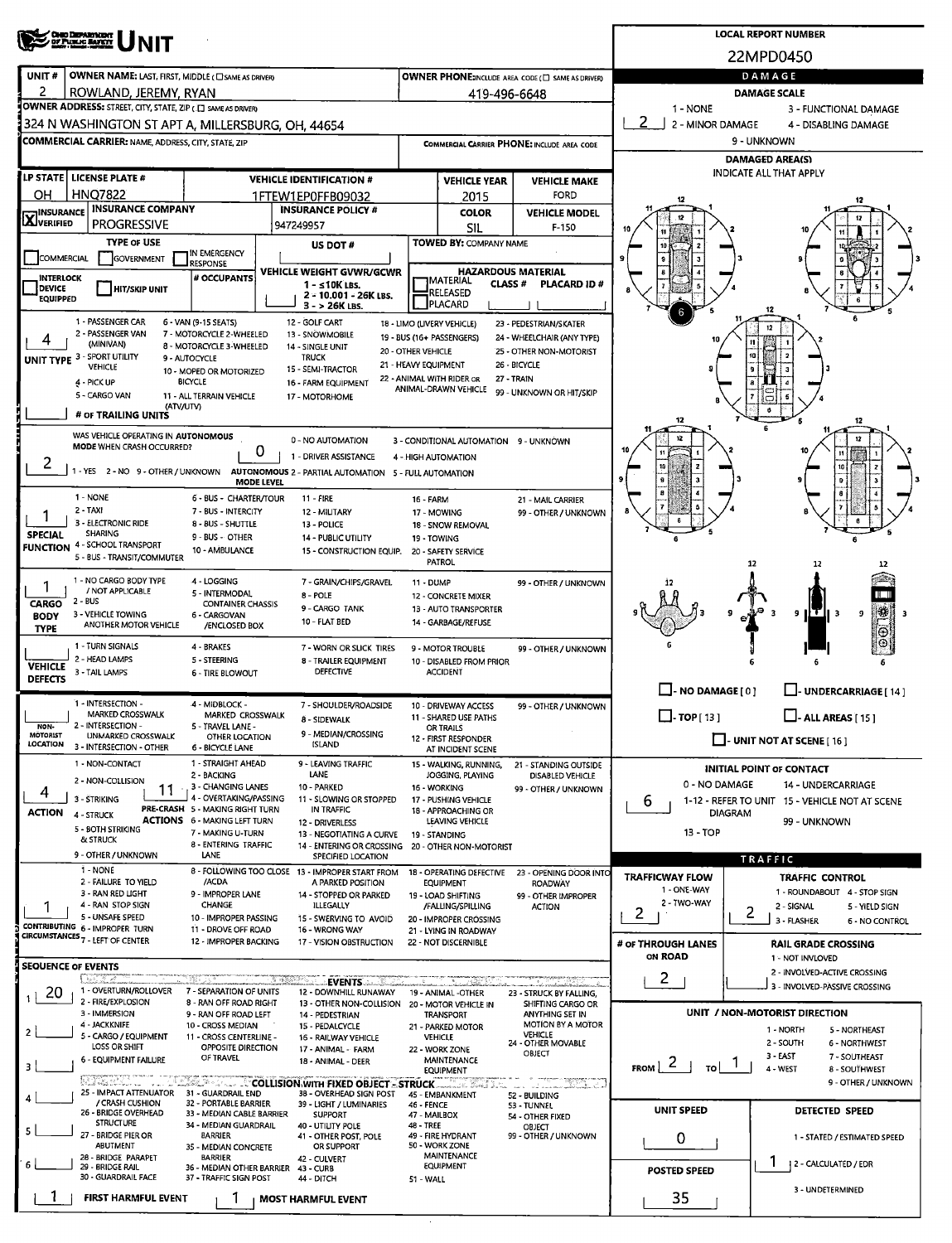|                                                      | <b>WEERE MOTORIST / NON-MOTORIST</b>               |                                                                       |                                                     |                                                                       |                             |                                                                                           |                             |                                                                           |                                          |                                           | <b>LOCAL REPORT NUMBER</b><br>22MPD0450                                              |                     |                                                    |                        |                                    |  |  |
|------------------------------------------------------|----------------------------------------------------|-----------------------------------------------------------------------|-----------------------------------------------------|-----------------------------------------------------------------------|-----------------------------|-------------------------------------------------------------------------------------------|-----------------------------|---------------------------------------------------------------------------|------------------------------------------|-------------------------------------------|--------------------------------------------------------------------------------------|---------------------|----------------------------------------------------|------------------------|------------------------------------|--|--|
| UNIT#                                                | NAME: LAST, FIRST, MIDDLE                          |                                                                       |                                                     |                                                                       |                             |                                                                                           |                             |                                                                           |                                          |                                           | <b>DATE OF BIRTH</b><br><b>AGE</b><br><b>GENDER</b>                                  |                     |                                                    |                        |                                    |  |  |
|                                                      | SURBER, MARY, E                                    |                                                                       |                                                     |                                                                       |                             |                                                                                           |                             |                                                                           |                                          |                                           | 02/06/1980                                                                           |                     | 42                                                 | F                      |                                    |  |  |
|                                                      | <b>ADDRESS: STREET, CITY, STATE, ZIP</b>           |                                                                       |                                                     |                                                                       |                             |                                                                                           |                             |                                                                           | <b>CONTACT PHONE - INCLUDE AREA CODE</b> |                                           |                                                                                      |                     |                                                    |                        |                                    |  |  |
| MOTORIST / NON-MOTO                                  |                                                    | 302 JEFFERSON ST, HOLMESVILLE, OH, 44633                              |                                                     |                                                                       |                             |                                                                                           |                             |                                                                           | 330-275-2864                             |                                           |                                                                                      |                     |                                                    |                        |                                    |  |  |
| INJURIES INJURED                                     | <b>TAKEN</b>                                       | <b>EMS AGENCY (NAME)</b>                                              |                                                     |                                                                       |                             | INJURED TAKEN TO: MEDICAL FACILITY (NAME, CITY)<br><b>SAFETY EQUIPMENT</b><br><b>USED</b> |                             |                                                                           |                                          | DOT-COMPLIANT                             | <b>SEATING</b><br><b>POSITION</b>                                                    |                     | AIR BAG USAGE<br><b>EJECTION</b><br><b>TRAPPED</b> |                        |                                    |  |  |
| 5                                                    | BY<br>$+1$                                         | 4                                                                     |                                                     | <b>IMC HELMET</b>                                                     | 1                           |                                                                                           | 1                           | -1<br>1                                                                   |                                          |                                           |                                                                                      |                     |                                                    |                        |                                    |  |  |
|                                                      |                                                    | OL STATE OPERATOR LICENSE NUMBER                                      |                                                     |                                                                       | <b>OFFENSE CHARGED</b>      |                                                                                           | <b>LOCAL</b><br><b>CODE</b> | OFFENSE DESCRIPTION                                                       |                                          |                                           |                                                                                      |                     | <b>CITATION NUMBER</b>                             |                        |                                    |  |  |
| OН<br>OL CLASS                                       | RS296883<br><b>ENDORSEMENT</b>                     |                                                                       |                                                     |                                                                       |                             |                                                                                           |                             |                                                                           | <b>ALCOHOL TEST</b>                      |                                           |                                                                                      |                     | <b>DRUG TEST(S)</b>                                |                        |                                    |  |  |
|                                                      | <b>RESTRICTION SELECT UP TO 3</b><br><b>DRIVER</b> |                                                                       |                                                     | <b>DISTRACTED</b>                                                     | ALCOHOL                     | <b>ALCOHOL / DRUG SUSPECTED</b><br>MARIJUANA                                              |                             | <b>CONDITION</b>                                                          | <b>STATUS</b>                            | <b>TYPE</b>                               | VALUE                                                                                | <b>STATUS</b>       | <b>TYPE</b>                                        |                        | RESULTS SELECT UP TO 4             |  |  |
| 4                                                    | BY                                                 |                                                                       |                                                     |                                                                       | <b>OTHER DRUG</b>           |                                                                                           |                             | -1                                                                        | 1                                        | 1                                         |                                                                                      | 1                   |                                                    |                        |                                    |  |  |
| UNIT <sub>#</sub>                                    | NAME: LAST, FIRST, MIDDLE                          |                                                                       |                                                     |                                                                       |                             |                                                                                           |                             |                                                                           |                                          |                                           | DATE OF BIRTH                                                                        |                     |                                                    | AGE                    | <b>GENDER</b>                      |  |  |
| 2                                                    |                                                    | ROWLAND, JEREMY, RYAN                                                 |                                                     |                                                                       |                             |                                                                                           |                             |                                                                           |                                          |                                           | 08/21/1979                                                                           |                     |                                                    | 42                     | м                                  |  |  |
|                                                      | <b>ADDRESS: STREET, CITY, STATE, ZIP</b>           | 324 N WASHINGTON ST APT A, MILLERSBURG, OH, 44654                     |                                                     |                                                                       |                             |                                                                                           |                             |                                                                           |                                          | 419-496-6648                              | <b>CONTACT PHONE - INCLUDE AREA CODE</b>                                             |                     |                                                    |                        |                                    |  |  |
| <b>INJURIES IINJURED</b>                             |                                                    | <b>EMS AGENCY (NAME)</b>                                              |                                                     |                                                                       |                             | <b>INJURED TAKEN TO: MEDICAL FACILITY (NAME, CITY)</b>                                    |                             | <b>SAFETY EQUIPMENT</b>                                                   |                                          |                                           | <b>SEATING</b>                                                                       |                     | AIR BAG USAGE EJECTION                             |                        | <b>TRAPPED</b>                     |  |  |
| <b>NON-M</b><br>5                                    | <b>TAKEN</b><br>BY<br><u>ت 1 ن</u>                 |                                                                       |                                                     |                                                                       |                             |                                                                                           |                             | <b>USED</b><br>4                                                          |                                          | <b>DOT-COMPLIANT</b><br><b>IMC HELMET</b> | <b>POSITION</b><br>1                                                                 |                     |                                                    |                        |                                    |  |  |
|                                                      |                                                    | OL STATE OPERATOR LICENSE NUMBER                                      |                                                     |                                                                       | <b>OFFENSE CHARGED</b>      |                                                                                           | LOCAL                       | OFFENSE DESCRIPTION                                                       |                                          |                                           |                                                                                      |                     | 1<br>1<br>1<br><b>CITATION NUMBER</b>              |                        |                                    |  |  |
| <b>OTORIST</b><br>OН                                 | RS957512                                           |                                                                       |                                                     |                                                                       |                             |                                                                                           | <b>CODE</b>                 |                                                                           |                                          |                                           |                                                                                      |                     |                                                    |                        |                                    |  |  |
| OL CLASS                                             | <b>ENDORSEMENT</b>                                 | <b>RESTRICTION SELECT UP TO 3</b>                                     | <b>DRIVER</b>                                       |                                                                       |                             | <b>ALCOHOL / DRUG SUSPECTED</b>                                                           |                             | <b>CONDITION</b>                                                          |                                          | <b>ALCOHOL TEST</b>                       |                                                                                      | <b>DRUG TEST(S)</b> |                                                    |                        |                                    |  |  |
| -1                                                   | N,T                                                |                                                                       | $18Y$ <sub>1</sub>                                  | <b>DISTRACTED</b>                                                     | ALCOHOL                     | MARIJUANA                                                                                 |                             | 1                                                                         | <b>STATUS</b>                            | <b>TYPE</b>                               | VALUE                                                                                | <b>STATUS</b>       | <b>TYPE</b>                                        |                        | RESULTS SELECT UP TO 4             |  |  |
| UNIT <sub>#</sub>                                    | NAME: LAST, FIRST, MIDDLE                          |                                                                       |                                                     |                                                                       |                             | OTHER DRUG                                                                                |                             |                                                                           | 1                                        | -1                                        | DATE OF BIRTH                                                                        | 1                   |                                                    | AGE                    | <b>GENDER</b>                      |  |  |
|                                                      |                                                    |                                                                       |                                                     |                                                                       |                             |                                                                                           |                             | ñ.                                                                        |                                          |                                           |                                                                                      |                     |                                                    |                        |                                    |  |  |
|                                                      | <b>ADDRESS: STREET, CITY, STATE, ZIP</b>           |                                                                       |                                                     |                                                                       |                             |                                                                                           |                             | <b>CONTACT PHONE - INCLUDE AREA CODE</b>                                  |                                          |                                           |                                                                                      |                     |                                                    |                        |                                    |  |  |
|                                                      |                                                    |                                                                       |                                                     |                                                                       |                             |                                                                                           |                             |                                                                           |                                          |                                           |                                                                                      |                     |                                                    |                        |                                    |  |  |
| <b>INJURIES INJURED</b>                              | <b>TAKEN</b>                                       | <b>EMS AGENCY (NAME)</b>                                              |                                                     |                                                                       |                             | INJURED TAKEN TO: MEDICAL FACILITY (NAME, CITY)                                           |                             | SAFETY EQUIPMENT<br><b>USED</b>                                           |                                          | <b>DOT-Compliant</b>                      | <b>SEATING</b><br><b>POSITION</b>                                                    |                     | AIR BAG USAGE                                      | <b>EJECTION</b>        | <b>TRAPPED</b>                     |  |  |
|                                                      | BY                                                 |                                                                       |                                                     |                                                                       |                             |                                                                                           |                             | <sup>I</sup> MC HELMET                                                    |                                          |                                           |                                                                                      |                     |                                                    |                        |                                    |  |  |
|                                                      |                                                    | OL STATE   OPERATOR LICENSE NUMBER                                    |                                                     | LOCAL<br><b>OFFENSE CHARGED</b><br><b>OFFENSE DESCRIPTION</b><br>CODE |                             |                                                                                           |                             |                                                                           |                                          |                                           |                                                                                      |                     | <b>CITATION NUMBER</b>                             |                        |                                    |  |  |
| OL CLASS                                             | <b>ENDORSEMENT</b>                                 | <b>RESTRICTION SELECT UP TO 3</b>                                     | <b>DRIVER</b>                                       | ALCOHOL / DRUG SUSPECTED                                              |                             |                                                                                           |                             | <b>ALCOHOL TEST</b><br><b>CONDITION</b>                                   |                                          |                                           |                                                                                      | <b>DRUG TEST(S)</b> |                                                    |                        |                                    |  |  |
|                                                      |                                                    |                                                                       | BY                                                  |                                                                       | <b>DISTRACTED   ALCOHOL</b> | MARIJUANA                                                                                 |                             |                                                                           |                                          |                                           | STATUS TYPE VALUE                                                                    |                     |                                                    |                        | STATUS TYPE RESULTS SELECT UP TO 4 |  |  |
|                                                      |                                                    |                                                                       |                                                     |                                                                       | OTHER DRUG                  |                                                                                           |                             |                                                                           |                                          |                                           |                                                                                      |                     |                                                    |                        |                                    |  |  |
| 1 - FATAL                                            | <b>INJURIES</b>                                    | <b>SEATING POSITION</b><br>1 - FRONT - LEFT SIDE                      | $\cdot$ ? 1 - Not deployed                          | <b>AIR BAG</b>                                                        |                             | <b>OL CLASS</b>                                                                           |                             | OL RESTRICTION(S)                                                         |                                          |                                           | <b>DRIVER DISTRACTION</b><br>1 - NOT DISTRACTED                                      |                     | 1 - NONE GIVEN                                     | <b>TEST STATUS</b>     |                                    |  |  |
| 2 - SUSPECTED SERIOUS<br><b>INJURY</b>               |                                                    | (MOTORCYCLE DRIVER)<br>2 - FRONT - MIDDLE                             | 2 - DEPLOYED FRONT<br>3 - DEPLOYED SIDE             |                                                                       |                             | i1 - CLASS A<br>2 - CLASS B                                                               |                             | 1 - ALCOHOL INTERLOCK<br>DEVICE ><br>2 - CDL INTRASTATE ONLY              |                                          |                                           | 2 - MANUALLY OPERATING AN 42 - TEST REFUSED<br><b>ELECTRONIC</b><br>et at            |                     | 3 - TEST GIVEN.                                    |                        |                                    |  |  |
| 3 - SUSPECTED MINOR<br><b>INJURY</b>                 |                                                    | 3 - FRONT - RIGHT SIDE<br>- SECOND - LEFT SIDE                        | $+$ 4 - DEPLOYED BOTH<br><b>FRONT/SIDE</b>          |                                                                       |                             | ំ3 - CLASS C េ                                                                            |                             | <b>3 - CORRECTIVE LENSES</b><br>'4 - FARM WAIVER                          |                                          |                                           | <b>COMMUNICATION DEVICE</b><br>(TEXTING, TYPING,                                     |                     |                                                    | / UNUSABLE             | CONTAMINATED SAMPLE                |  |  |
| 4 - POSSIBLE INJURY                                  |                                                    | (MOTORCYCLE PASSENGER)<br>5 - SECOND - MIDDLE                         | 5 - NOT APPLICABLE<br>9. - DEPLOYMENT UNKNOWN       |                                                                       |                             | <sup>3</sup> 4 - REGULAR CLASS<br>$(OHIO = D)$                                            |                             | <b>5 - EXCEPT CLASS A BUS</b><br>6 - EXCEPT CLASS A                       |                                          |                                           | <b>DIALING</b><br>3 - TALKING ON HANDS-FREE<br>COMMUNICATION DEVICE                  |                     | 4 - TEST GIVEN.                                    | <b>RESULTS KNOWN</b>   |                                    |  |  |
| 5 - NO APPARENT INJURY                               |                                                    | - 6 - SECOND - RIGHT SIDE<br>7 - THIRD - LEFT SIDE                    | ÷                                                   | <b>EJECTION</b>                                                       |                             | 5 - M/C MOPED ONLY<br>6 - NO VALID OL                                                     |                             | & CLASS B BUS<br>7 - EXCEPT TRACTOR-TRAILER<br>8 - INTERMEDIATE LIČENSE   |                                          | 4                                         | - TALKING ON HAND-HELD<br>COMMUNICATION DEVICE                                       |                     | 5 - TEST GIVEN.                                    | <b>RESULTS UNKNOWN</b> |                                    |  |  |
| 1 - NOT TRANSPORTED                                  | <b>INJURIES TAKEN BY</b>                           | (MOTORCYCLE SIDE CAR)<br>8 - THIRD - MIDDLE<br>9 - THIRD - RIGHT SIDE | <b>1.1 - NOT EIECTED</b><br>2 - PARTIALLY EJECTED 3 |                                                                       |                             | OL ENDORSEMENT                                                                            |                             | <b>RESTRICTIONS</b><br>9 - LEARNER'S PERMIT-                              |                                          |                                           | <b>S-OTHER ACTIVITY WITH AN</b><br>ELECTRONIC DEVICE                                 |                     |                                                    |                        | <b>ALCOHOL TEST TYPE</b>           |  |  |
| <b>/TREATED AT SCENE</b><br>2 - EMS                  |                                                    | 10 - SLEEPER SECTION<br>OF TRUCK CAB                                  | 3 - TOTALLY EJECTED<br><b>4.- NOT APPLICABLE</b>    |                                                                       |                             | H - HAZMAT                                                                                |                             | <b>RESTRICTIONS</b><br>I10 - LIMITED TO DAYLIGHT                          |                                          |                                           | 6 - PASSENGER<br>7.- OTHER DISTRACTION-                                              |                     | 1 - NONE<br>2 - BLOOD                              |                        |                                    |  |  |
| 3 - POLICE.                                          | $\sim$ 1<br>s. A                                   | ) 11 – PASSENGER IN<br>OTHER ENCLOSED CARGO                           |                                                     | <b>TRAPPED</b>                                                        |                             | M MOTORCYCLE                                                                              |                             | <b>ONLY</b><br>11 - LIMITED TO EMPLOYMENT                                 |                                          |                                           | INSIDE THE VEHICLE<br><b>B-OTHER DISTRACTION</b><br><b>OUTSIDE THE VEHICLE</b>       |                     | <b>13 - URINE</b><br>4 - BREATH - -                |                        |                                    |  |  |
| 9 - OTHER / UNKNOWN                                  |                                                    | AREA (NON-TRAILING UNIT.<br>BUS, PICK-UP WITH CAP)                    | 1 - NOT TRAPPED<br>2 - EXTRICATED BY                |                                                                       |                             | rP ÷ PASSENGER ® - ∂<br>N - TANKER                                                        |                             | 12 - LIMITED - OTHER<br>.13 - MECHANICAL DEVICES<br>(SPECIAL BRAKES, HAND |                                          |                                           | 9 - OTHER / UNKNOWN                                                                  |                     | 5 - OTHER                                          | <b>DRUG TEST TYPE</b>  |                                    |  |  |
|                                                      | <b>SAFETY EQUIPMENT</b>                            | 12 - PASSENGER IN<br>UNENCLOSED CARGO AREA                            | <b>MECHANICAL MEANS</b><br>3-FREED BY               |                                                                       |                             | Q - MOTOR SCOOTER<br>R - THREE-WHEEL                                                      |                             | CONTROLS, OR OTHER<br><b>ADAPTIVE DEVICES)</b>                            |                                          |                                           | <b>CONDITION</b><br>1 - APPARENTLY NORMAL                                            |                     | $1 - \text{NONE}$ .<br>2 - BLOOD                   |                        |                                    |  |  |
| - NONE USED<br>2 - SHOULDER BELT ONLY<br><b>USED</b> |                                                    | 13 - TRAILING UNIT<br>14 - RIDING ON VEHICLE                          |                                                     | NON-MECHANICAL MEANS                                                  |                             | <b>MOTORCYCLE</b>                                                                         |                             | 14 - MILITARY VEHICLES ONLY<br>15 - MOTOR VEHICLES                        |                                          |                                           | <b>\$2 - PHYSICAL IMPAIRMENT</b><br>3 - EMOTIONAL (E.G.                              |                     | <sup>3</sup> 3 – Urïne .<br>4 - OTHER              |                        |                                    |  |  |
| 3 - LAP BELT ONLY USED.<br>4 - SHOULDER & LAP BELT   |                                                    | <b>EXTERIOR</b><br>(NON-TRAILING UNIT)<br>15 - NON-MOTORIST           |                                                     |                                                                       |                             | <b>S - SCHOOL BUS</b><br><b>T - DOUBLE &amp; TRIPLE</b>                                   |                             | <b>WITHOUT AIR BRAKES</b><br>16 - OUTSIDE MIRROR ·<br>17 - PROSTHETIC AID |                                          |                                           | DEPRESSED, ANGRY,<br>DISTURBED)                                                      |                     |                                                    |                        | DRUG TEST RESULT(S)                |  |  |
| <b>USED</b><br>5 - CHILD RESTRAINT SYSTEM            | 14 T 2                                             | 99 - OTHER / UNKNOWN                                                  |                                                     |                                                                       |                             | TRAILERS<br>X - TANKER / HAZMAT                                                           |                             | 18 - OTHER                                                                |                                          | (4 - ILLNESS                              | ) 5 - FELL ASLEEP, FAINTED,                                                          |                     | 1 - AMPHETAMINES<br>2 - BARBITURATES               |                        |                                    |  |  |
| - FORWARD FACING<br>6 - CHILD RESTRAINT SYSTEM       |                                                    |                                                                       |                                                     |                                                                       |                             | <b>GENDER</b>                                                                             |                             |                                                                           |                                          |                                           | <b><i>A</i></b> Fatigued etc.<br>6 - UNDER THE INFLUENCE OF<br>MEDICATIONS / DRUGS / |                     | 3 - BENZODIAZEPINES<br>4 - CANNABINOIDS            |                        |                                    |  |  |
| - REAR FACING<br>7 - BOOSTER SEAT                    |                                                    |                                                                       |                                                     |                                                                       |                             | F - FEMALE                                                                                |                             |                                                                           |                                          |                                           | <b>ALCOHOL</b><br>9 - OTHER / UNKNOWN                                                |                     | $5 - COCAINE$<br>6 - OPIATES / OPIOIDS             |                        |                                    |  |  |
| 8 - HELMET USED<br>9 - Protective Pads used          |                                                    |                                                                       |                                                     |                                                                       |                             | fM - MALE<br>U - OTHER / UNKNOWN                                                          |                             |                                                                           |                                          |                                           |                                                                                      |                     | (7 - OTHER<br><b>8 - NEGATIVE RESULTS</b>          |                        |                                    |  |  |
| (ELBOWS, KNEES, ETC)<br>10 - REFLECTIVE CLOTHING     |                                                    |                                                                       |                                                     |                                                                       |                             |                                                                                           |                             |                                                                           |                                          |                                           |                                                                                      |                     |                                                    |                        |                                    |  |  |
| 11 - LIGHTING - PEDESTRIAN<br>/ BICYCLE ONLY         |                                                    |                                                                       |                                                     |                                                                       |                             |                                                                                           |                             |                                                                           |                                          |                                           |                                                                                      |                     |                                                    |                        |                                    |  |  |
| 99 - OTHER / UNKNOWN                                 |                                                    |                                                                       |                                                     |                                                                       |                             |                                                                                           | ٠f.                         |                                                                           |                                          |                                           |                                                                                      |                     |                                                    |                        |                                    |  |  |